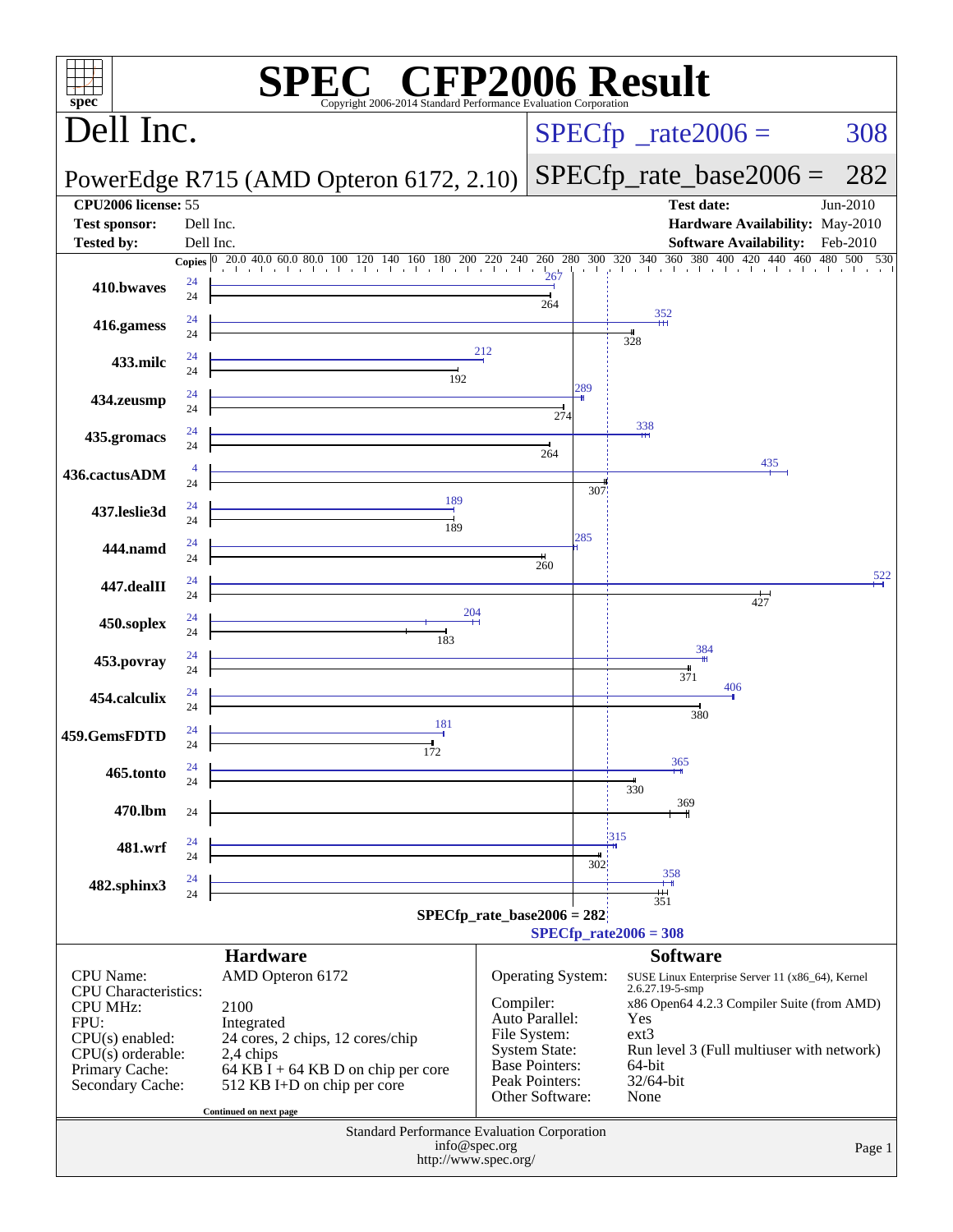

## Dell Inc.

### $SPECTp_rate2006 = 308$

**[Hardware Availability:](http://www.spec.org/auto/cpu2006/Docs/result-fields.html#HardwareAvailability)** May-2010 **[Software Availability:](http://www.spec.org/auto/cpu2006/Docs/result-fields.html#SoftwareAvailability)** Feb-2010

PowerEdge R715 (AMD Opteron 6172, 2.10) [SPECfp\\_rate\\_base2006 =](http://www.spec.org/auto/cpu2006/Docs/result-fields.html#SPECfpratebase2006) 282

### **[CPU2006 license:](http://www.spec.org/auto/cpu2006/Docs/result-fields.html#CPU2006license)** 55 **[Test date:](http://www.spec.org/auto/cpu2006/Docs/result-fields.html#Testdate)** Jun-2010

| <b>Test sponsor:</b>                                                       | Dell Inc.                                                                                                                                       |
|----------------------------------------------------------------------------|-------------------------------------------------------------------------------------------------------------------------------------------------|
| <b>Tested by:</b>                                                          | Dell Inc.                                                                                                                                       |
| L3 Cache:<br>Other Cache:<br>Memory:<br>Disk Subsystem:<br>Other Hardware: | 12 MB I+D on chip per chip, 6 MB shared / 6 cores<br>None<br>64 GB (16 x 4 GB DDR3-1333 DR RDIMM, CL9, ECC)<br>1 x 148 GB 10000 RPM SAS<br>None |

**[Results Table](http://www.spec.org/auto/cpu2006/Docs/result-fields.html#ResultsTable)**

| <b>Copies</b><br>24<br>24<br>24<br>24<br>24<br>24 | <b>Seconds</b><br>1235<br>1433<br>1145<br>796<br>652 | Ratio<br>264<br>328<br>192<br>274 | <b>Seconds</b><br>1237<br>1430<br>1145<br>797                                                            | Ratio<br><b>264</b><br>329<br>192 | <b>Seconds</b><br>1236<br>1439<br>1145 | Ratio<br>264<br>327                                                 | <b>Copies</b><br>24<br>24 | <b>Seconds</b><br>1222<br>1335                                                   | <b>Ratio</b><br>267<br>352 | <b>Seconds</b><br>1223 | <b>Ratio</b><br>267 | <b>Seconds</b><br>1222 | <b>Ratio</b>                                  |
|---------------------------------------------------|------------------------------------------------------|-----------------------------------|----------------------------------------------------------------------------------------------------------|-----------------------------------|----------------------------------------|---------------------------------------------------------------------|---------------------------|----------------------------------------------------------------------------------|----------------------------|------------------------|---------------------|------------------------|-----------------------------------------------|
|                                                   |                                                      |                                   |                                                                                                          |                                   |                                        |                                                                     |                           |                                                                                  |                            |                        |                     |                        | 267                                           |
|                                                   |                                                      |                                   |                                                                                                          |                                   |                                        |                                                                     |                           |                                                                                  |                            |                        |                     |                        |                                               |
|                                                   |                                                      |                                   |                                                                                                          |                                   |                                        |                                                                     |                           |                                                                                  |                            | 1325                   | 355                 | 1349                   | 348                                           |
|                                                   |                                                      |                                   |                                                                                                          |                                   |                                        | 192 <sup>1</sup>                                                    | 24                        | 1039                                                                             | 212                        | 1039                   | 212                 | 1039                   | 212                                           |
|                                                   |                                                      |                                   |                                                                                                          | 274                               | 798                                    | 274                                                                 | 24                        | 758                                                                              | 288                        | 754                    | 290                 | 757                    | 289                                           |
|                                                   |                                                      | 263                               | 649                                                                                                      | 264                               | 650                                    | 264                                                                 | 24                        | 511                                                                              | 335                        | 502                    | 341                 | 507                    | 338                                           |
|                                                   | 938                                                  | 306                               | 931                                                                                                      | 308                               | 934                                    | <u>307</u>                                                          | $\overline{4}$            | <b>110</b>                                                                       | 435                        | 110                    | 435                 | 107                    | 448                                           |
| 24                                                | 1194                                                 | 189                               | 1193                                                                                                     | 189                               | 1193                                   | <b>189</b>                                                          | 24                        | 1192                                                                             | 189                        | 1192                   | 189                 | 1194                   | 189                                           |
| 24                                                | 749                                                  | 257                               | 741                                                                                                      |                                   | 741                                    |                                                                     | 24                        | 682                                                                              | 282                        | 676                    | 285                 | 676                    | 285                                           |
| 24                                                | 643                                                  | 427                               | 643                                                                                                      |                                   | 632                                    |                                                                     | 24                        | 533                                                                              | 515                        | 526                    |                     | 526                    | 522                                           |
| 24                                                | 1318                                                 |                                   | 1094                                                                                                     |                                   | 1094                                   |                                                                     | 24                        | 1195                                                                             | 168                        | 983                    |                     | 959                    | 209                                           |
| 24                                                | 344                                                  | 371                               | 344                                                                                                      | 371                               | 343                                    |                                                                     |                           | 333                                                                              |                            | 334                    |                     | 331                    | 385                                           |
| 24                                                | 520                                                  | 381                               | 521                                                                                                      |                                   | 521                                    |                                                                     | 24                        | 488                                                                              |                            | 487                    |                     | 489                    | 405                                           |
| 24                                                | 1477                                                 |                                   | 1471                                                                                                     |                                   | 1480                                   | 172                                                                 | 24                        | 1408                                                                             | 181                        | 1405                   | 181                 | 1404                   | 181                                           |
| 24                                                | 716                                                  |                                   | 716                                                                                                      |                                   | 719                                    |                                                                     | 24                        | 656                                                                              | 360                        | 645                    | 366                 | 647                    | 365                                           |
| 24                                                | 888                                                  | 371                               | 892                                                                                                      |                                   | 924                                    | 357                                                                 | 24                        | 888                                                                              | 371                        | 892                    |                     | 924                    | 357                                           |
| 24                                                | 890                                                  | 301                               | 885                                                                                                      |                                   | 886                                    |                                                                     | 24                        | 857                                                                              | 313                        | 849                    |                     | 852                    | 315                                           |
| 24                                                | 1344                                                 |                                   | 1331                                                                                                     |                                   | 1319                                   |                                                                     | 24                        | 1329                                                                             | 352                        | 1305                   |                     | 1302                   | 359                                           |
|                                                   |                                                      |                                   | Results appear in the order in which they were run. Bold underlined text indicates a median measurement. | 152<br>172<br>330<br>348          |                                        | 260<br>427<br>183<br><b>380</b><br>173<br>330l<br>369<br>303<br>351 |                           | <b>260</b><br>434<br><u>183</u><br>373<br><u>380</u><br>329<br><b>302</b><br>355 | 24                         |                        | 384<br>406          |                        | 522<br>204<br>383<br>406<br>369<br>316<br>358 |

### **[Submit Notes](http://www.spec.org/auto/cpu2006/Docs/result-fields.html#SubmitNotes)**

The config file option 'submit' was used. 'numactl' was used to bind copies to the cores. See the configuration file for details.

### **[Operating System Notes](http://www.spec.org/auto/cpu2006/Docs/result-fields.html#OperatingSystemNotes)**

'ulimit -s unlimited' was used to set environment stack size 'ulimit -l 2097152' was used to set environment locked pages in memory limit

Set vm/nr\_hugepages=10800 in /etc/sysctl.conf mount -t hugetlbfs nodev /mnt/hugepages

> Standard Performance Evaluation Corporation [info@spec.org](mailto:info@spec.org) <http://www.spec.org/>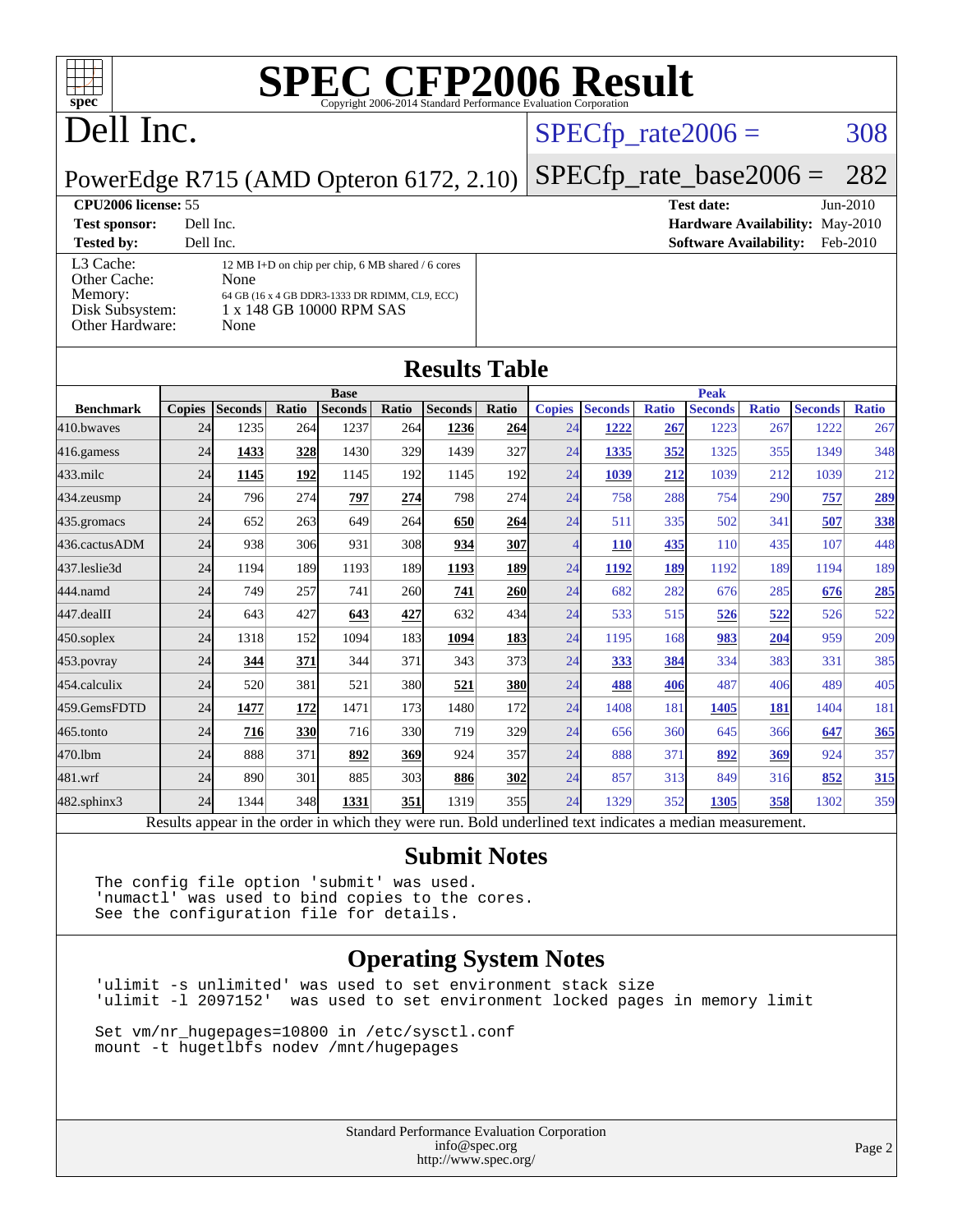

## Dell Inc.

 $SPECTp_rate2006 = 308$ 

### PowerEdge R715 (AMD Opteron 6172, 2.10) [SPECfp\\_rate\\_base2006 =](http://www.spec.org/auto/cpu2006/Docs/result-fields.html#SPECfpratebase2006) 282

**[CPU2006 license:](http://www.spec.org/auto/cpu2006/Docs/result-fields.html#CPU2006license)** 55 **[Test date:](http://www.spec.org/auto/cpu2006/Docs/result-fields.html#Testdate)** Jun-2010 **[Test sponsor:](http://www.spec.org/auto/cpu2006/Docs/result-fields.html#Testsponsor)** Dell Inc. **[Hardware Availability:](http://www.spec.org/auto/cpu2006/Docs/result-fields.html#HardwareAvailability)** May-2010 **[Tested by:](http://www.spec.org/auto/cpu2006/Docs/result-fields.html#Testedby)** Dell Inc. **[Software Availability:](http://www.spec.org/auto/cpu2006/Docs/result-fields.html#SoftwareAvailability)** Feb-2010

### **[General Notes](http://www.spec.org/auto/cpu2006/Docs/result-fields.html#GeneralNotes)**

Environment variables set by runspec before the start of the run: HUGETLB\_LIMIT = "450" LD\_LIBRARY\_PATH = "/cpu2006/amd1002mc-rate-revA-libs/64:/cpu2006/amd1002mc-rate-revA-libs/32" OMP\_NUM\_THREADS = "6"

The x86 Open64 Compiler Suite is only available from (and supported by) AMD at <http://developer.amd.com/cpu/open64>

Binaries were compiled on SLES10 SP2 with binutils 2.18

### **[Base Compiler Invocation](http://www.spec.org/auto/cpu2006/Docs/result-fields.html#BaseCompilerInvocation)**

[C benchmarks](http://www.spec.org/auto/cpu2006/Docs/result-fields.html#Cbenchmarks): [opencc](http://www.spec.org/cpu2006/results/res2010q3/cpu2006-20100705-12192.flags.html#user_CCbase_Fopencc)

[C++ benchmarks:](http://www.spec.org/auto/cpu2006/Docs/result-fields.html#CXXbenchmarks) [openCC](http://www.spec.org/cpu2006/results/res2010q3/cpu2006-20100705-12192.flags.html#user_CXXbase_FopenCC)

[Fortran benchmarks](http://www.spec.org/auto/cpu2006/Docs/result-fields.html#Fortranbenchmarks): [openf95](http://www.spec.org/cpu2006/results/res2010q3/cpu2006-20100705-12192.flags.html#user_FCbase_Fopenf95)

[Benchmarks using both Fortran and C](http://www.spec.org/auto/cpu2006/Docs/result-fields.html#BenchmarksusingbothFortranandC): [opencc](http://www.spec.org/cpu2006/results/res2010q3/cpu2006-20100705-12192.flags.html#user_CC_FCbase_Fopencc) [openf95](http://www.spec.org/cpu2006/results/res2010q3/cpu2006-20100705-12192.flags.html#user_CC_FCbase_Fopenf95)

### **[Base Portability Flags](http://www.spec.org/auto/cpu2006/Docs/result-fields.html#BasePortabilityFlags)**

| 410.bwaves: -DSPEC_CPU LP64                           |                                                                |
|-------------------------------------------------------|----------------------------------------------------------------|
| 416.gamess: - DSPEC_CPU_LP64                          |                                                                |
| 433.milc: -DSPEC CPU LP64                             |                                                                |
| 434.zeusmp: - DSPEC_CPU_LP64                          |                                                                |
| 435.gromacs: - DSPEC_CPU_LP64                         |                                                                |
| 436.cactusADM: -DSPEC CPU LP64 -fno-second-underscore |                                                                |
| 437.leslie3d: -DSPEC CPU LP64                         |                                                                |
| 444.namd: -DSPEC CPU LP64                             |                                                                |
| 447.dealII: -DSPEC CPU LP64                           |                                                                |
| 450.soplex: -DSPEC_CPU_LP64                           |                                                                |
| 453.povray: -DSPEC_CPU_LP64                           |                                                                |
| 454.calculix: -DSPEC CPU LP64                         |                                                                |
| 459. GemsFDTD: - DSPEC CPU LP64                       |                                                                |
| 465.tonto: - DSPEC CPU LP64                           |                                                                |
| 470.1bm: - DSPEC CPU LP64                             |                                                                |
|                                                       | 481.wrf: -DSPEC_CPU_LP64 -DSPEC_CPU_LINUX -DSPEC_CPU_CASE_FLAG |
| -fno-second-underscore                                |                                                                |
| 482.sphinx3: -DSPEC CPU LP64                          |                                                                |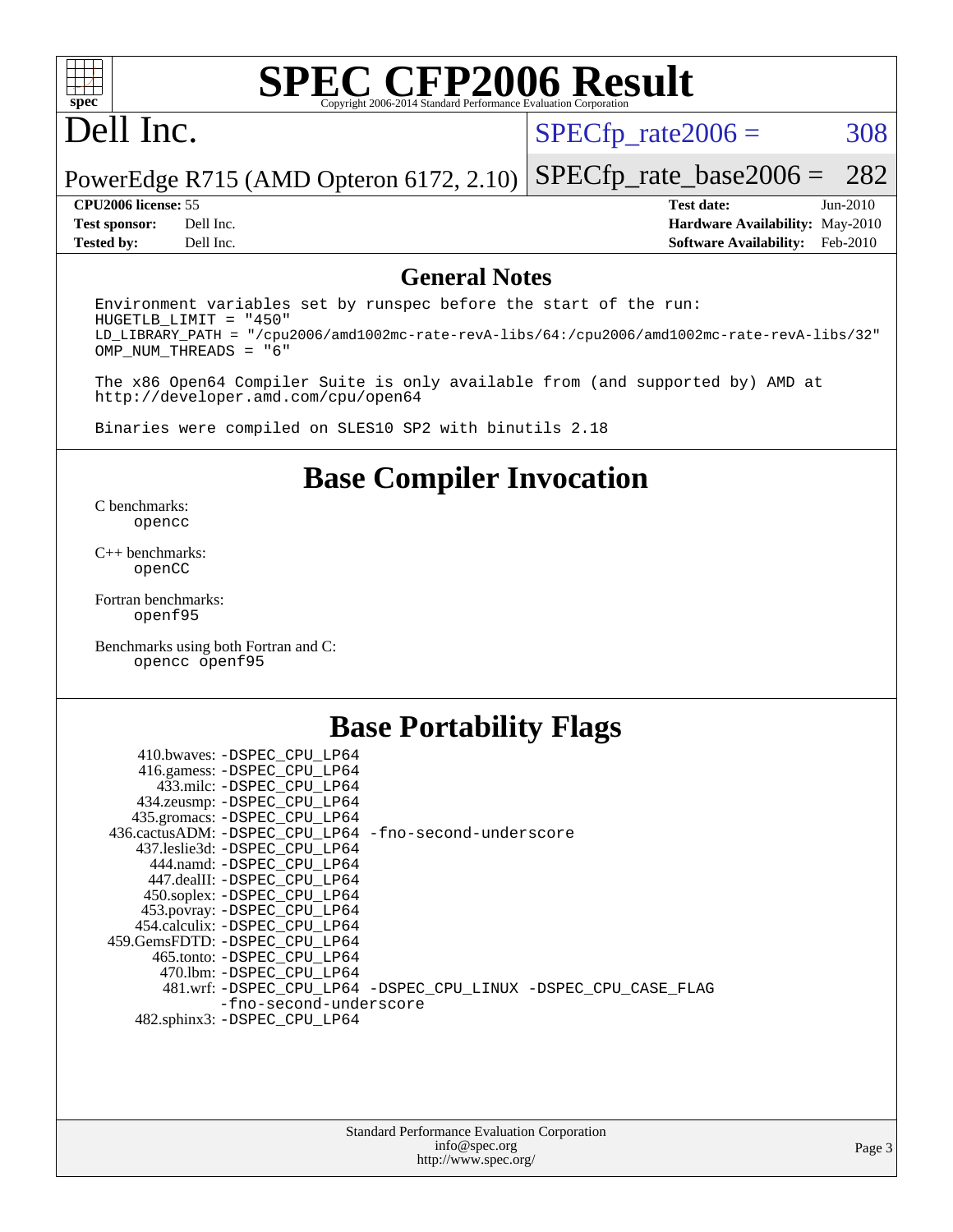

# Dell Inc.

 $SPECTp_rate2006 = 308$ 

PowerEdge R715 (AMD Opteron 6172, 2.10) [SPECfp\\_rate\\_base2006 =](http://www.spec.org/auto/cpu2006/Docs/result-fields.html#SPECfpratebase2006) 282

**[CPU2006 license:](http://www.spec.org/auto/cpu2006/Docs/result-fields.html#CPU2006license)** 55 **[Test date:](http://www.spec.org/auto/cpu2006/Docs/result-fields.html#Testdate)** Jun-2010 **[Test sponsor:](http://www.spec.org/auto/cpu2006/Docs/result-fields.html#Testsponsor)** Dell Inc. **[Hardware Availability:](http://www.spec.org/auto/cpu2006/Docs/result-fields.html#HardwareAvailability)** May-2010 **[Tested by:](http://www.spec.org/auto/cpu2006/Docs/result-fields.html#Testedby)** Dell Inc. **[Software Availability:](http://www.spec.org/auto/cpu2006/Docs/result-fields.html#SoftwareAvailability)** Feb-2010

### **[Base Optimization Flags](http://www.spec.org/auto/cpu2006/Docs/result-fields.html#BaseOptimizationFlags)**

[C benchmarks](http://www.spec.org/auto/cpu2006/Docs/result-fields.html#Cbenchmarks):

[-march=barcelona](http://www.spec.org/cpu2006/results/res2010q3/cpu2006-20100705-12192.flags.html#user_CCbase_F-march_8ea39521cada96f307a04d0b8b9c6ffb) [-mso](http://www.spec.org/cpu2006/results/res2010q3/cpu2006-20100705-12192.flags.html#user_CCbase_F-mso) [-Ofast](http://www.spec.org/cpu2006/results/res2010q3/cpu2006-20100705-12192.flags.html#user_CCbase_F-Ofast) [-OPT:malloc\\_alg=1](http://www.spec.org/cpu2006/results/res2010q3/cpu2006-20100705-12192.flags.html#user_CCbase_F-OPT:malloc_algorithm_58733815edefaa612c2ed769b716daa0) [-HP:bdt=2m](http://www.spec.org/cpu2006/results/res2010q3/cpu2006-20100705-12192.flags.html#user_CCbase_F-HUGEPAGE_99eaea9f74400395f9f16774d1aed5d7)

[C++ benchmarks:](http://www.spec.org/auto/cpu2006/Docs/result-fields.html#CXXbenchmarks)

[-march=barcelona](http://www.spec.org/cpu2006/results/res2010q3/cpu2006-20100705-12192.flags.html#user_CXXbase_F-march_8ea39521cada96f307a04d0b8b9c6ffb) [-mso](http://www.spec.org/cpu2006/results/res2010q3/cpu2006-20100705-12192.flags.html#user_CXXbase_F-mso) [-Ofast](http://www.spec.org/cpu2006/results/res2010q3/cpu2006-20100705-12192.flags.html#user_CXXbase_F-Ofast) [-static](http://www.spec.org/cpu2006/results/res2010q3/cpu2006-20100705-12192.flags.html#user_CXXbase_F-static) [-INLINE:aggressive=on](http://www.spec.org/cpu2006/results/res2010q3/cpu2006-20100705-12192.flags.html#user_CXXbase_F-INLINE:aggressive_e14807c0a1e56a6a83cb25ab07c7ae8a) [-OPT:malloc\\_alg=1](http://www.spec.org/cpu2006/results/res2010q3/cpu2006-20100705-12192.flags.html#user_CXXbase_F-OPT:malloc_algorithm_58733815edefaa612c2ed769b716daa0) [-HP:bdt=2m](http://www.spec.org/cpu2006/results/res2010q3/cpu2006-20100705-12192.flags.html#user_CXXbase_F-HUGEPAGE_99eaea9f74400395f9f16774d1aed5d7)

[Fortran benchmarks](http://www.spec.org/auto/cpu2006/Docs/result-fields.html#Fortranbenchmarks): [-march=barcelona](http://www.spec.org/cpu2006/results/res2010q3/cpu2006-20100705-12192.flags.html#user_FCbase_F-march_8ea39521cada96f307a04d0b8b9c6ffb) [-mso](http://www.spec.org/cpu2006/results/res2010q3/cpu2006-20100705-12192.flags.html#user_FCbase_F-mso) [-Ofast](http://www.spec.org/cpu2006/results/res2010q3/cpu2006-20100705-12192.flags.html#user_FCbase_F-Ofast) [-HP](http://www.spec.org/cpu2006/results/res2010q3/cpu2006-20100705-12192.flags.html#user_FCbase_F-HUGEPAGE_5df7ddc958063186306345596c5e7dc3)

[Benchmarks using both Fortran and C](http://www.spec.org/auto/cpu2006/Docs/result-fields.html#BenchmarksusingbothFortranandC): [-march=barcelona](http://www.spec.org/cpu2006/results/res2010q3/cpu2006-20100705-12192.flags.html#user_CC_FCbase_F-march_8ea39521cada96f307a04d0b8b9c6ffb) [-mso](http://www.spec.org/cpu2006/results/res2010q3/cpu2006-20100705-12192.flags.html#user_CC_FCbase_F-mso) [-Ofast](http://www.spec.org/cpu2006/results/res2010q3/cpu2006-20100705-12192.flags.html#user_CC_FCbase_F-Ofast) [-OPT:malloc\\_alg=1](http://www.spec.org/cpu2006/results/res2010q3/cpu2006-20100705-12192.flags.html#user_CC_FCbase_F-OPT:malloc_algorithm_58733815edefaa612c2ed769b716daa0) [-HP:bdt=2m](http://www.spec.org/cpu2006/results/res2010q3/cpu2006-20100705-12192.flags.html#user_CC_FCbase_F-HUGEPAGE_99eaea9f74400395f9f16774d1aed5d7) [-HP](http://www.spec.org/cpu2006/results/res2010q3/cpu2006-20100705-12192.flags.html#user_CC_FCbase_F-HUGEPAGE_5df7ddc958063186306345596c5e7dc3)

### **[Peak Compiler Invocation](http://www.spec.org/auto/cpu2006/Docs/result-fields.html#PeakCompilerInvocation)**

[C benchmarks](http://www.spec.org/auto/cpu2006/Docs/result-fields.html#Cbenchmarks): [opencc](http://www.spec.org/cpu2006/results/res2010q3/cpu2006-20100705-12192.flags.html#user_CCpeak_Fopencc)

[C++ benchmarks:](http://www.spec.org/auto/cpu2006/Docs/result-fields.html#CXXbenchmarks) [openCC](http://www.spec.org/cpu2006/results/res2010q3/cpu2006-20100705-12192.flags.html#user_CXXpeak_FopenCC)

[Fortran benchmarks](http://www.spec.org/auto/cpu2006/Docs/result-fields.html#Fortranbenchmarks): [openf95](http://www.spec.org/cpu2006/results/res2010q3/cpu2006-20100705-12192.flags.html#user_FCpeak_Fopenf95)

[Benchmarks using both Fortran and C](http://www.spec.org/auto/cpu2006/Docs/result-fields.html#BenchmarksusingbothFortranandC): [opencc](http://www.spec.org/cpu2006/results/res2010q3/cpu2006-20100705-12192.flags.html#user_CC_FCpeak_Fopencc) [openf95](http://www.spec.org/cpu2006/results/res2010q3/cpu2006-20100705-12192.flags.html#user_CC_FCpeak_Fopenf95)

## **[Peak Portability Flags](http://www.spec.org/auto/cpu2006/Docs/result-fields.html#PeakPortabilityFlags)**

| 410.bwaves: -DSPEC CPU LP64                           |                                                                |
|-------------------------------------------------------|----------------------------------------------------------------|
| 416.gamess: -DSPEC_CPU_LP64                           |                                                                |
| 433.milc: -DSPEC CPU LP64                             |                                                                |
| 434.zeusmp: - DSPEC_CPU_LP64                          |                                                                |
| 435.gromacs: -DSPEC_CPU_LP64                          |                                                                |
| 436.cactusADM: -DSPEC CPU LP64 -fno-second-underscore |                                                                |
| 437.leslie3d: -DSPEC CPU LP64                         |                                                                |
| 444.namd: -DSPEC CPU LP64                             |                                                                |
| 453.povray: -DSPEC_CPU_LP64                           |                                                                |
| 454.calculix: -DSPEC CPU LP64                         |                                                                |
| 459.GemsFDTD: -DSPEC CPU LP64                         |                                                                |
| 465.tonto: - DSPEC CPU LP64                           |                                                                |
| 470.1bm: - DSPEC_CPU LP64                             |                                                                |
|                                                       | 481.wrf: -DSPEC_CPU_LP64 -DSPEC_CPU_LINUX -DSPEC_CPU_CASE_FLAG |
| -fno-second-underscore                                |                                                                |
| 482.sphinx3: -DSPEC CPU LP64                          |                                                                |

Standard Performance Evaluation Corporation [info@spec.org](mailto:info@spec.org) <http://www.spec.org/>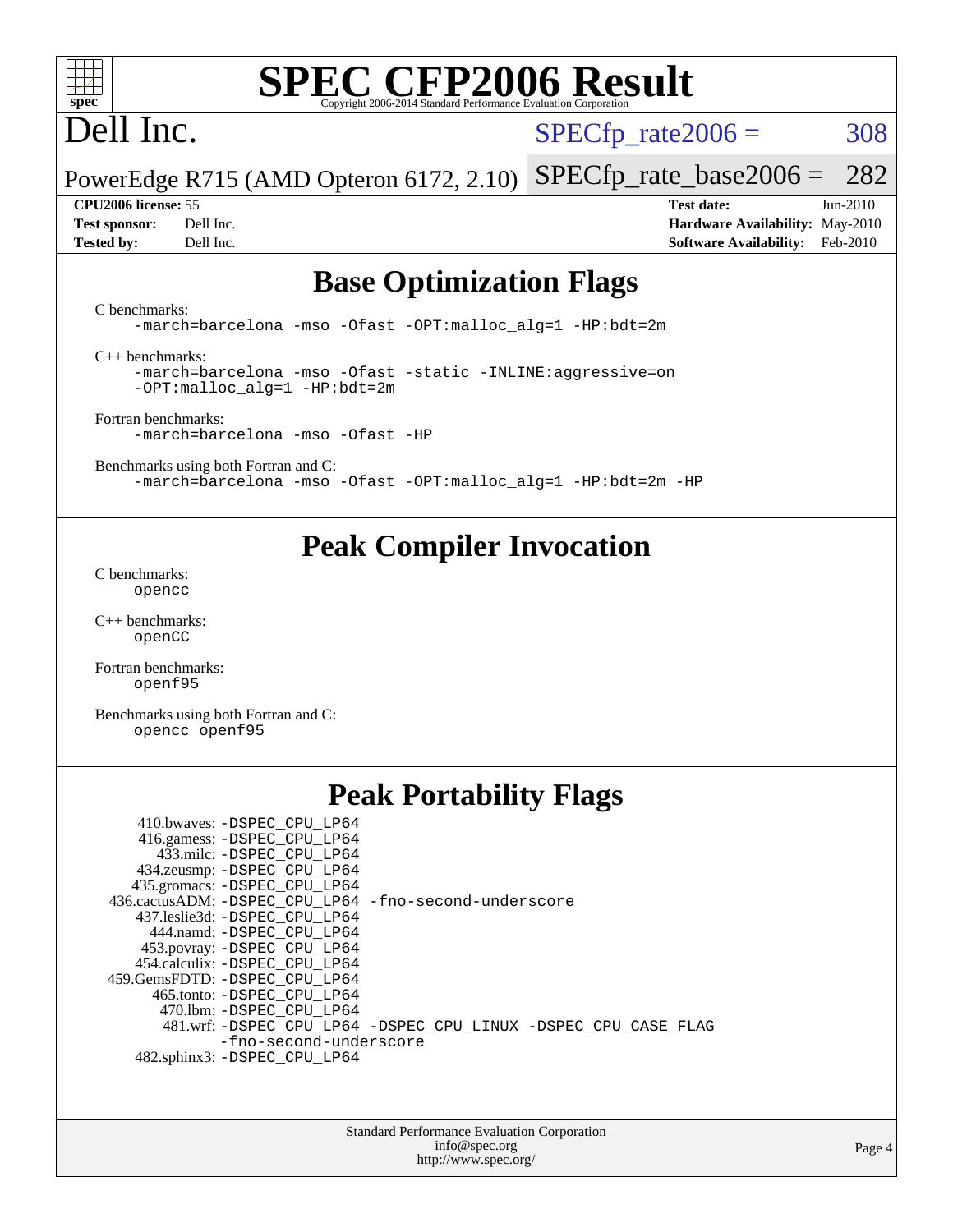

# Dell Inc.

 $SPECTp\_rate2006 = 308$ 

PowerEdge R715 (AMD Opteron 6172, 2.10) [SPECfp\\_rate\\_base2006 =](http://www.spec.org/auto/cpu2006/Docs/result-fields.html#SPECfpratebase2006) 282

**[CPU2006 license:](http://www.spec.org/auto/cpu2006/Docs/result-fields.html#CPU2006license)** 55 **[Test date:](http://www.spec.org/auto/cpu2006/Docs/result-fields.html#Testdate)** Jun-2010 **[Test sponsor:](http://www.spec.org/auto/cpu2006/Docs/result-fields.html#Testsponsor)** Dell Inc. **[Hardware Availability:](http://www.spec.org/auto/cpu2006/Docs/result-fields.html#HardwareAvailability)** May-2010 **[Tested by:](http://www.spec.org/auto/cpu2006/Docs/result-fields.html#Testedby)** Dell Inc. **[Software Availability:](http://www.spec.org/auto/cpu2006/Docs/result-fields.html#SoftwareAvailability)** Feb-2010

## **[Peak Optimization Flags](http://www.spec.org/auto/cpu2006/Docs/result-fields.html#PeakOptimizationFlags)**

### [C benchmarks](http://www.spec.org/auto/cpu2006/Docs/result-fields.html#Cbenchmarks):

 433.milc: [-march=barcelona](http://www.spec.org/cpu2006/results/res2010q3/cpu2006-20100705-12192.flags.html#user_peakCCLD433_milc_F-march_8ea39521cada96f307a04d0b8b9c6ffb) [-mso](http://www.spec.org/cpu2006/results/res2010q3/cpu2006-20100705-12192.flags.html#user_peakCCLD433_milc_F-mso) [-Ofast](http://www.spec.org/cpu2006/results/res2010q3/cpu2006-20100705-12192.flags.html#user_peakCOPTIMIZE433_milc_F-Ofast) [-CG:movnti=1](http://www.spec.org/cpu2006/results/res2010q3/cpu2006-20100705-12192.flags.html#user_peakCOPTIMIZE433_milc_F-CG:movnti_c5191dc1f6da57382570e339f0143b6b) [-CG:local\\_sched\\_alg=1](http://www.spec.org/cpu2006/results/res2010q3/cpu2006-20100705-12192.flags.html#user_peakCOPTIMIZE433_milc_F-CG:local_sched_alg_2175ca61f1a2717f1ec57b14995b9e7a) [-CG:locs\\_shallow\\_depth=1](http://www.spec.org/cpu2006/results/res2010q3/cpu2006-20100705-12192.flags.html#user_peakCOPTIMIZE433_milc_F-CG:locs_shallow_depth_ec0a53d3def1c53dcd5985fc16cc23f2) [-HP:bdt=2m:heap=2m](http://www.spec.org/cpu2006/results/res2010q3/cpu2006-20100705-12192.flags.html#user_peakCOPTIMIZE433_milc_F-HUGEPAGE_855e97383b49831f390a2af16fe7202f) [-LNO:prefetch=3](http://www.spec.org/cpu2006/results/res2010q3/cpu2006-20100705-12192.flags.html#user_peakCOPTIMIZE433_milc_F-LNO:prefetch_73b5a9400a8f80d6e23f06aa34f07c5f)

 $470$ .lbm: basepeak = yes

 482.sphinx3: [-march=barcelona](http://www.spec.org/cpu2006/results/res2010q3/cpu2006-20100705-12192.flags.html#user_peakCCLD482_sphinx3_F-march_8ea39521cada96f307a04d0b8b9c6ffb) [-mso](http://www.spec.org/cpu2006/results/res2010q3/cpu2006-20100705-12192.flags.html#user_peakCCLD482_sphinx3_F-mso) [-fb\\_create fbdata](http://www.spec.org/cpu2006/results/res2010q3/cpu2006-20100705-12192.flags.html#user_peakPASS1_CFLAGSPASS1_LDFLAGS482_sphinx3_F-fb_create_filename)(pass 1) [-fb\\_opt fbdata](http://www.spec.org/cpu2006/results/res2010q3/cpu2006-20100705-12192.flags.html#user_peakPASS2_CFLAGSPASS2_LDFLAGS482_sphinx3_F-fb_opt_filename)(pass 2) [-Ofast](http://www.spec.org/cpu2006/results/res2010q3/cpu2006-20100705-12192.flags.html#user_peakCOPTIMIZE482_sphinx3_F-Ofast) [-OPT:malloc\\_alg=2](http://www.spec.org/cpu2006/results/res2010q3/cpu2006-20100705-12192.flags.html#user_peakCOPTIMIZE482_sphinx3_F-OPT:malloc_algorithm_e62903d0840423b2a5cd674766328c33) [-CG:sse\\_cse\\_regs=0](http://www.spec.org/cpu2006/results/res2010q3/cpu2006-20100705-12192.flags.html#user_peakCOPTIMIZE482_sphinx3_F-CG:sse_cse_regs_7df8d7006fcaae90aa34e4c541216ae1) [-CG:locs\\_shallow\\_depth=1](http://www.spec.org/cpu2006/results/res2010q3/cpu2006-20100705-12192.flags.html#user_peakCOPTIMIZE482_sphinx3_F-CG:locs_shallow_depth_ec0a53d3def1c53dcd5985fc16cc23f2) [-CG:cmp\\_peep=on](http://www.spec.org/cpu2006/results/res2010q3/cpu2006-20100705-12192.flags.html#user_peakCOPTIMIZE482_sphinx3_F-CG:cmp_peep_ab90c979e95bee1f1f617a32622424ed) [-CG:local\\_sched\\_alg=1](http://www.spec.org/cpu2006/results/res2010q3/cpu2006-20100705-12192.flags.html#user_peakCOPTIMIZE482_sphinx3_F-CG:local_sched_alg_2175ca61f1a2717f1ec57b14995b9e7a) [-INLINE:aggressive=on](http://www.spec.org/cpu2006/results/res2010q3/cpu2006-20100705-12192.flags.html#user_peakCOPTIMIZE482_sphinx3_F-INLINE:aggressive_e14807c0a1e56a6a83cb25ab07c7ae8a)

### [C++ benchmarks:](http://www.spec.org/auto/cpu2006/Docs/result-fields.html#CXXbenchmarks)

 444.namd: [-march=barcelona](http://www.spec.org/cpu2006/results/res2010q3/cpu2006-20100705-12192.flags.html#user_peakCXXLD444_namd_F-march_8ea39521cada96f307a04d0b8b9c6ffb) [-mso](http://www.spec.org/cpu2006/results/res2010q3/cpu2006-20100705-12192.flags.html#user_peakCXXLD444_namd_F-mso) [-fb\\_create fbdata](http://www.spec.org/cpu2006/results/res2010q3/cpu2006-20100705-12192.flags.html#user_peakPASS1_CXXFLAGSPASS1_LDFLAGS444_namd_F-fb_create_filename)(pass 1) [-fb\\_opt fbdata](http://www.spec.org/cpu2006/results/res2010q3/cpu2006-20100705-12192.flags.html#user_peakPASS2_CXXFLAGSPASS2_LDFLAGS444_namd_F-fb_opt_filename)(pass 2) [-Ofast](http://www.spec.org/cpu2006/results/res2010q3/cpu2006-20100705-12192.flags.html#user_peakCXXOPTIMIZE444_namd_F-Ofast) [-LNO:ignore\\_feedback=off](http://www.spec.org/cpu2006/results/res2010q3/cpu2006-20100705-12192.flags.html#user_peakCXXOPTIMIZE444_namd_F-LNO:ignore_feedback_1d6d06f39185b277a955c10dfd0a9a73) [-CG:local\\_sched\\_alg=2](http://www.spec.org/cpu2006/results/res2010q3/cpu2006-20100705-12192.flags.html#user_peakCXXOPTIMIZE444_namd_F-CG:local_sched_alg_7e9cde87db6e5e7117cdd873e1f958ca) [-CG:load\\_exe=0](http://www.spec.org/cpu2006/results/res2010q3/cpu2006-20100705-12192.flags.html#user_peakCXXOPTIMIZE444_namd_F-CG:load_exe_274d025dc8e91b4834366e9e44cd78e3) [-CG:compute\\_to=on](http://www.spec.org/cpu2006/results/res2010q3/cpu2006-20100705-12192.flags.html#user_peakCXXOPTIMIZE444_namd_F-CG:compute_to_596c30b399a79f0675b006ae34a185eb) [-OPT:unroll\\_size=256](http://www.spec.org/cpu2006/results/res2010q3/cpu2006-20100705-12192.flags.html#user_peakCXXOPTIMIZE444_namd_F-OPT:unroll_size_dfa492f42f50f580c3837c8b22d14f27) [-fno-exceptions](http://www.spec.org/cpu2006/results/res2010q3/cpu2006-20100705-12192.flags.html#user_peakCXXOPTIMIZE444_namd_F-fexceptions) [-HP:bdt=2m:heap=2m](http://www.spec.org/cpu2006/results/res2010q3/cpu2006-20100705-12192.flags.html#user_peakCXXOPTIMIZE444_namd_F-HUGEPAGE_855e97383b49831f390a2af16fe7202f)

 447.dealII: [-march=barcelona](http://www.spec.org/cpu2006/results/res2010q3/cpu2006-20100705-12192.flags.html#user_peakCXXLD447_dealII_F-march_8ea39521cada96f307a04d0b8b9c6ffb) [-mso](http://www.spec.org/cpu2006/results/res2010q3/cpu2006-20100705-12192.flags.html#user_peakCXXLD447_dealII_F-mso) [-Ofast](http://www.spec.org/cpu2006/results/res2010q3/cpu2006-20100705-12192.flags.html#user_peakCXXOPTIMIZE447_dealII_F-Ofast) [-static](http://www.spec.org/cpu2006/results/res2010q3/cpu2006-20100705-12192.flags.html#user_peakCXXOPTIMIZE447_dealII_F-static) [-INLINE:aggressive=on](http://www.spec.org/cpu2006/results/res2010q3/cpu2006-20100705-12192.flags.html#user_peakCXXOPTIMIZE447_dealII_F-INLINE:aggressive_e14807c0a1e56a6a83cb25ab07c7ae8a) [-LNO:opt=0](http://www.spec.org/cpu2006/results/res2010q3/cpu2006-20100705-12192.flags.html#user_peakCXXOPTIMIZE447_dealII_F-LNO:opt_b91e8b13d06f45039299c6496cc69a5f) [-fno-emit-exceptions](http://www.spec.org/cpu2006/results/res2010q3/cpu2006-20100705-12192.flags.html#user_peakCXXOPTIMIZE447_dealII_F-fno-emit-exceptions) [-m32](http://www.spec.org/cpu2006/results/res2010q3/cpu2006-20100705-12192.flags.html#user_peakCXXOPTIMIZE447_dealII_F-m32) [-OPT:unroll\\_times\\_max=8](http://www.spec.org/cpu2006/results/res2010q3/cpu2006-20100705-12192.flags.html#user_peakCXXOPTIMIZE447_dealII_F-OPT:unroll_times_max_1ad8852298ca2c36a68b2d007aae0e22) [-OPT:unroll\\_size=256](http://www.spec.org/cpu2006/results/res2010q3/cpu2006-20100705-12192.flags.html#user_peakCXXOPTIMIZE447_dealII_F-OPT:unroll_size_dfa492f42f50f580c3837c8b22d14f27) [-OPT:unroll\\_level=2](http://www.spec.org/cpu2006/results/res2010q3/cpu2006-20100705-12192.flags.html#user_peakCXXOPTIMIZE447_dealII_F-OPT:unroll_level_2cd767e66711a193dd7aad8ffe1e4d20) [-HP:bdt=2m:heap=2m](http://www.spec.org/cpu2006/results/res2010q3/cpu2006-20100705-12192.flags.html#user_peakCXXOPTIMIZE447_dealII_F-HUGEPAGE_855e97383b49831f390a2af16fe7202f) [-GRA:unspill=on](http://www.spec.org/cpu2006/results/res2010q3/cpu2006-20100705-12192.flags.html#user_peakCXXOPTIMIZE447_dealII_F-GRA:unspill_1a6c98043856890311246be72b057593) [-CG:cmp\\_peep=on](http://www.spec.org/cpu2006/results/res2010q3/cpu2006-20100705-12192.flags.html#user_peakCXXOPTIMIZE447_dealII_F-CG:cmp_peep_ab90c979e95bee1f1f617a32622424ed) [-TENV:frame\\_pointer=off](http://www.spec.org/cpu2006/results/res2010q3/cpu2006-20100705-12192.flags.html#user_peakCXXOPTIMIZE447_dealII_F-TENV:frame_pointer_2e92068e13bfe2cecb58286df627594f)

 450.soplex: [-march=barcelona](http://www.spec.org/cpu2006/results/res2010q3/cpu2006-20100705-12192.flags.html#user_peakCXXLD450_soplex_F-march_8ea39521cada96f307a04d0b8b9c6ffb) [-mso](http://www.spec.org/cpu2006/results/res2010q3/cpu2006-20100705-12192.flags.html#user_peakCXXLD450_soplex_F-mso) [-fb\\_create fbdata](http://www.spec.org/cpu2006/results/res2010q3/cpu2006-20100705-12192.flags.html#user_peakPASS1_CXXFLAGSPASS1_LDFLAGS450_soplex_F-fb_create_filename)(pass 1)  $-fb$  opt fbdata(pass 2) [-O3](http://www.spec.org/cpu2006/results/res2010q3/cpu2006-20100705-12192.flags.html#user_peakCXXOPTIMIZE450_soplex_F-O3) [-INLINE:aggressive=on](http://www.spec.org/cpu2006/results/res2010q3/cpu2006-20100705-12192.flags.html#user_peakCXXOPTIMIZE450_soplex_F-INLINE:aggressive_e14807c0a1e56a6a83cb25ab07c7ae8a) [-OPT:IEEE\\_arith=3](http://www.spec.org/cpu2006/results/res2010q3/cpu2006-20100705-12192.flags.html#user_peakCXXOPTIMIZE450_soplex_F-OPT:IEEE_arith_deed7f378bba536bb15e5525c2cfff5d) [-OPT:IEEE\\_NaN\\_Inf=off](http://www.spec.org/cpu2006/results/res2010q3/cpu2006-20100705-12192.flags.html#user_peakCXXOPTIMIZE450_soplex_F-OPT:IEEE_NaN_Inf_a80561cd0dc061d93d55cc50467065f5) [-OPT:fold\\_unsigned\\_relops=on](http://www.spec.org/cpu2006/results/res2010q3/cpu2006-20100705-12192.flags.html#user_peakCXXOPTIMIZE450_soplex_F-OPT:fold_unsigned_relops_3472896f4df6f05453f457c244d9ad64) [-OPT:malloc\\_alg=1](http://www.spec.org/cpu2006/results/res2010q3/cpu2006-20100705-12192.flags.html#user_peakCXXOPTIMIZE450_soplex_F-OPT:malloc_algorithm_58733815edefaa612c2ed769b716daa0) [-CG:load\\_exe=0](http://www.spec.org/cpu2006/results/res2010q3/cpu2006-20100705-12192.flags.html#user_peakCXXOPTIMIZE450_soplex_F-CG:load_exe_274d025dc8e91b4834366e9e44cd78e3) [-fno-exceptions](http://www.spec.org/cpu2006/results/res2010q3/cpu2006-20100705-12192.flags.html#user_peakCXXOPTIMIZE450_soplex_F-fexceptions) [-m32](http://www.spec.org/cpu2006/results/res2010q3/cpu2006-20100705-12192.flags.html#user_peakCXXOPTIMIZE450_soplex_F-m32) [-HP:bdt=2m](http://www.spec.org/cpu2006/results/res2010q3/cpu2006-20100705-12192.flags.html#user_peakCXXOPTIMIZE450_soplex_F-HUGEPAGE_99eaea9f74400395f9f16774d1aed5d7)

 453.povray: [-march=barcelona](http://www.spec.org/cpu2006/results/res2010q3/cpu2006-20100705-12192.flags.html#user_peakCXXLD453_povray_F-march_8ea39521cada96f307a04d0b8b9c6ffb) [-mso](http://www.spec.org/cpu2006/results/res2010q3/cpu2006-20100705-12192.flags.html#user_peakCXXLD453_povray_F-mso) [-fb\\_create fbdata](http://www.spec.org/cpu2006/results/res2010q3/cpu2006-20100705-12192.flags.html#user_peakPASS1_CXXFLAGSPASS1_LDFLAGS453_povray_F-fb_create_filename)(pass 1) -fb opt fbdata(pass 2) [-Ofast](http://www.spec.org/cpu2006/results/res2010q3/cpu2006-20100705-12192.flags.html#user_peakCXXOPTIMIZE453_povray_F-Ofast) [-INLINE:aggressive=on](http://www.spec.org/cpu2006/results/res2010q3/cpu2006-20100705-12192.flags.html#user_peakCXXOPTIMIZE453_povray_F-INLINE:aggressive_e14807c0a1e56a6a83cb25ab07c7ae8a)

[Fortran benchmarks](http://www.spec.org/auto/cpu2006/Docs/result-fields.html#Fortranbenchmarks):

 410.bwaves: [-march=barcelona](http://www.spec.org/cpu2006/results/res2010q3/cpu2006-20100705-12192.flags.html#user_peakFCLD410_bwaves_F-march_8ea39521cada96f307a04d0b8b9c6ffb) [-mso](http://www.spec.org/cpu2006/results/res2010q3/cpu2006-20100705-12192.flags.html#user_peakFCLD410_bwaves_F-mso) [-O3](http://www.spec.org/cpu2006/results/res2010q3/cpu2006-20100705-12192.flags.html#user_peakFOPTIMIZE410_bwaves_F-O3) [-OPT:Ofast](http://www.spec.org/cpu2006/results/res2010q3/cpu2006-20100705-12192.flags.html#user_peakFOPTIMIZE410_bwaves_F-OPT:Ofast) [-OPT:treeheight=on](http://www.spec.org/cpu2006/results/res2010q3/cpu2006-20100705-12192.flags.html#user_peakFOPTIMIZE410_bwaves_F-OPT:treeheight_cfc70e9aefb9f92101ba198ff7377f7c) [-LNO:blocking=off](http://www.spec.org/cpu2006/results/res2010q3/cpu2006-20100705-12192.flags.html#user_peakFOPTIMIZE410_bwaves_F-LNO:blocking_806f5758a3ec85ed57cd5625787129f2) [-LNO:prefetch\\_ahead=5](http://www.spec.org/cpu2006/results/res2010q3/cpu2006-20100705-12192.flags.html#user_peakFOPTIMIZE410_bwaves_F-LNO:prefetch_ahead_c59c70d489a430be6e6f849be2b84ce8) [-LNO:ignore\\_feedback=off](http://www.spec.org/cpu2006/results/res2010q3/cpu2006-20100705-12192.flags.html#user_peakFOPTIMIZE410_bwaves_F-LNO:ignore_feedback_1d6d06f39185b277a955c10dfd0a9a73) [-WOPT:aggstr=0](http://www.spec.org/cpu2006/results/res2010q3/cpu2006-20100705-12192.flags.html#user_peakFOPTIMIZE410_bwaves_F-WOPT:aggstr_e9f678663e612582e440992a3901d0b4) [-HP:bdt=2m:heap=2m](http://www.spec.org/cpu2006/results/res2010q3/cpu2006-20100705-12192.flags.html#user_peakFOPTIMIZE410_bwaves_F-HUGEPAGE_855e97383b49831f390a2af16fe7202f) [-CG:cmp\\_peep=on](http://www.spec.org/cpu2006/results/res2010q3/cpu2006-20100705-12192.flags.html#user_peakFOPTIMIZE410_bwaves_F-CG:cmp_peep_ab90c979e95bee1f1f617a32622424ed)

 416.gamess: [-march=barcelona](http://www.spec.org/cpu2006/results/res2010q3/cpu2006-20100705-12192.flags.html#user_peakFCLD416_gamess_F-march_8ea39521cada96f307a04d0b8b9c6ffb) [-mso](http://www.spec.org/cpu2006/results/res2010q3/cpu2006-20100705-12192.flags.html#user_peakFCLD416_gamess_F-mso) [-fb\\_create fbdata](http://www.spec.org/cpu2006/results/res2010q3/cpu2006-20100705-12192.flags.html#user_peakPASS1_FFLAGSPASS1_LDFLAGS416_gamess_F-fb_create_filename)(pass 1) [-fb\\_opt fbdata](http://www.spec.org/cpu2006/results/res2010q3/cpu2006-20100705-12192.flags.html#user_peakPASS2_FFLAGSPASS2_LDFLAGS416_gamess_F-fb_opt_filename)(pass 2) [-O3](http://www.spec.org/cpu2006/results/res2010q3/cpu2006-20100705-12192.flags.html#user_peakFOPTIMIZE416_gamess_F-O3) [-LNO:fu=6](http://www.spec.org/cpu2006/results/res2010q3/cpu2006-20100705-12192.flags.html#user_peakFOPTIMIZE416_gamess_F-LNO:full_unroll_3286c2d175e5cd3c391f9ebb1917057c) [-LNO:blocking=0](http://www.spec.org/cpu2006/results/res2010q3/cpu2006-20100705-12192.flags.html#user_peakFOPTIMIZE416_gamess_F-LNO:blocking_f05bf6a7a6c1d0fdc72c448778ff5994) [-LNO:prefetch=0](http://www.spec.org/cpu2006/results/res2010q3/cpu2006-20100705-12192.flags.html#user_peakFOPTIMIZE416_gamess_F-LNO:prefetch_697fbd9f9feab3edac5397fc7beec995) [-OPT:Ofast](http://www.spec.org/cpu2006/results/res2010q3/cpu2006-20100705-12192.flags.html#user_peakFOPTIMIZE416_gamess_F-OPT:Ofast) [-OPT:ro=3](http://www.spec.org/cpu2006/results/res2010q3/cpu2006-20100705-12192.flags.html#user_peakFOPTIMIZE416_gamess_F-OPT:ro_df424ac2b688fef46f512566ef2e1c44) [-OPT:unroll\\_size=256](http://www.spec.org/cpu2006/results/res2010q3/cpu2006-20100705-12192.flags.html#user_peakFOPTIMIZE416_gamess_F-OPT:unroll_size_dfa492f42f50f580c3837c8b22d14f27) [-HP:bdt=2m:heap=2m](http://www.spec.org/cpu2006/results/res2010q3/cpu2006-20100705-12192.flags.html#user_peakFOPTIMIZE416_gamess_F-HUGEPAGE_855e97383b49831f390a2af16fe7202f)

```
 434.zeusmp: -march=barcelona -mso -Ofast -LNO:blocking=off
-LNO:interchange=off -OPT:treeheight=on -OPT:unroll_size=256
-CG:cmp_peep=on -GRA:prioritize_by_density=on -HP
```
Continued on next page

Standard Performance Evaluation Corporation [info@spec.org](mailto:info@spec.org) <http://www.spec.org/>